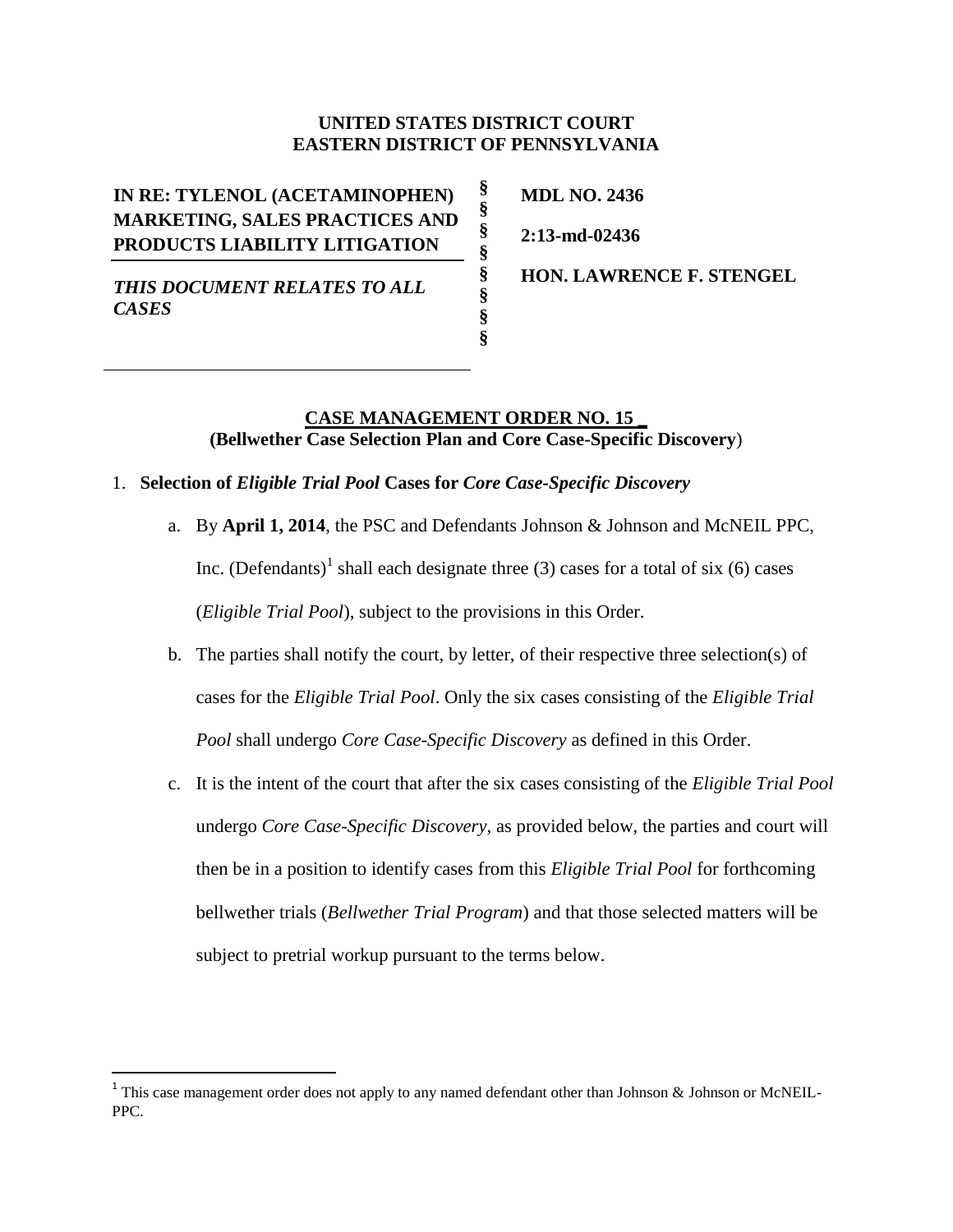#### 2. **Limitations on Cases in the** *Eligible Trial Pool*

- a. The purpose of this *Bellwether Trial Program* is to undergo an initial trial of a case or cases that are both instructive and meaningful to the resolution of all cases in this MDL.
- b. The court recognizes that, at this time, the vast majority of the cases in this MDL involve over-the-counter (OTC) Tylenol® products. Thus, the *Bellwether Trial Program* will be most meaningful if only OTC Tylenol® product cases are included in the *Bellwether Trial Program* at this time. Therefore, the *Eligible Trial Pool* described in paragraph 1, above, shall not contain cases in which 1) another codefendant (i.e., a defendant that is not Johnson & Johnson or McNeil) has been named or 2) the plaintiff alleges that injury was caused by the ingestion of a prescription product.
- c. Cases eligible for *Core Case-Specific Discovery* are those cases that are on the docket of this court as part of this MDL as a result of: 1) a direct filing in this court, 2) a transfer as a tag along to this court by the MDL Panel, or 3) by removal from a state court to this court by **November 30, 2013**.
- d. In addition, for a case to be included in the *Eligible Trial Pool,* a completed Plaintiff Fact Sheet (PFS) has been served and received by defendants and a material deficiency does not remain in dispute as to the PFS.
- 3. **Personal Jurisdiction and Venue in the Eastern District of Pennsylvania –** For the six cases consisting of the *Eligible Trial Pool,* it shall be deemed that:
	- a. The parties have consented to personal jurisdiction and venue in the Eastern District of Pennsylvania; and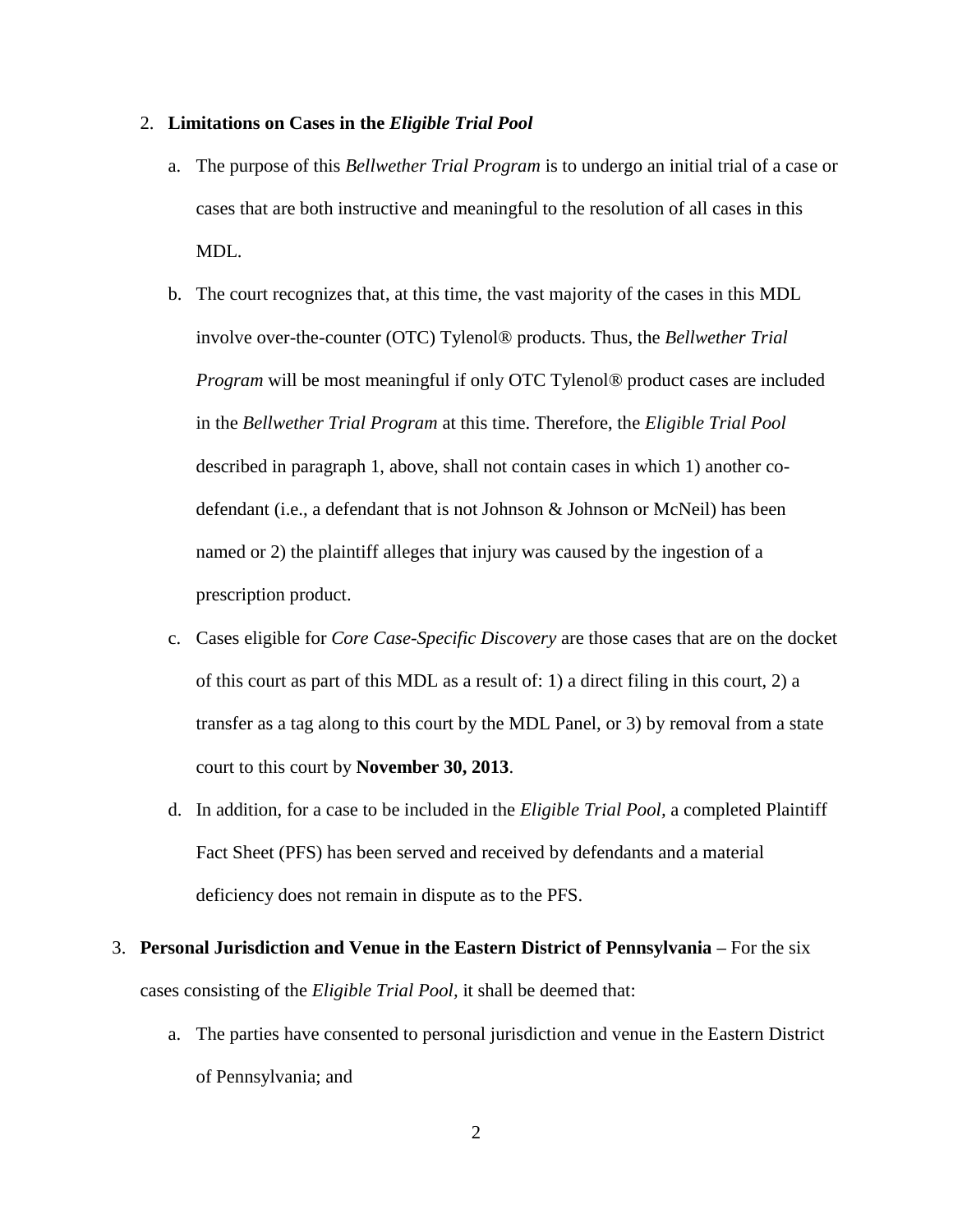b. The parties agree to a limited *Lexecon* waiver for this purpose only,<sup>2</sup> such that a case may be tried before this court in the event the action is selected for trial as part of the *Bellwether Trial Program*.

## 4. *Core Case-Specific Discovery*

l

- a. Once the parties have selected and notified the court of the six total cases consisting of the *Eligible Trial Pool* as required by paragraph 1 of this Order, the parties may engage in *Core Case-Specific Discovery* in only those six cases. The purpose of the core case-specific discovery is to enable the parties and court to identify cases that shall be selected for bellwether trials.
- b. For the purposes of this Order, *Core Case-Specific Discovery* is defined, and is limited to the following, unless modified by the court or by agreement of the parties:
	- i. The exchange of the PFS and the relevant authorization forms for the collection of records consistent with CMO-10 and CMO-10(a) and/or related case management orders;
	- ii. The exchange of DFS pursuant to CMO 10(b); and
	- iii. A deposition of only: 1) the plaintiff; 2) the plaintiff's spouse, if any (or parent if the injured party is a child or representative of decedent); and 3) two (2) treating physicians and/or health care providers per side. The parties will exercise good judgment in deposing only those medical personnel likely to possess relevant knowledge pertaining to each plaintiff's claims.

<sup>&</sup>lt;sup>2</sup> Lexecon Inc. v. Milberg Weiss Bershad Hynes & Lerach, 523 U.S. 26 (1998) (holding that an MDL court authorized under 28 U.S.C. § 1407 to conduct pretrial proceedings may not invoke § 1404(a) to assign a transferred case to itself for trial).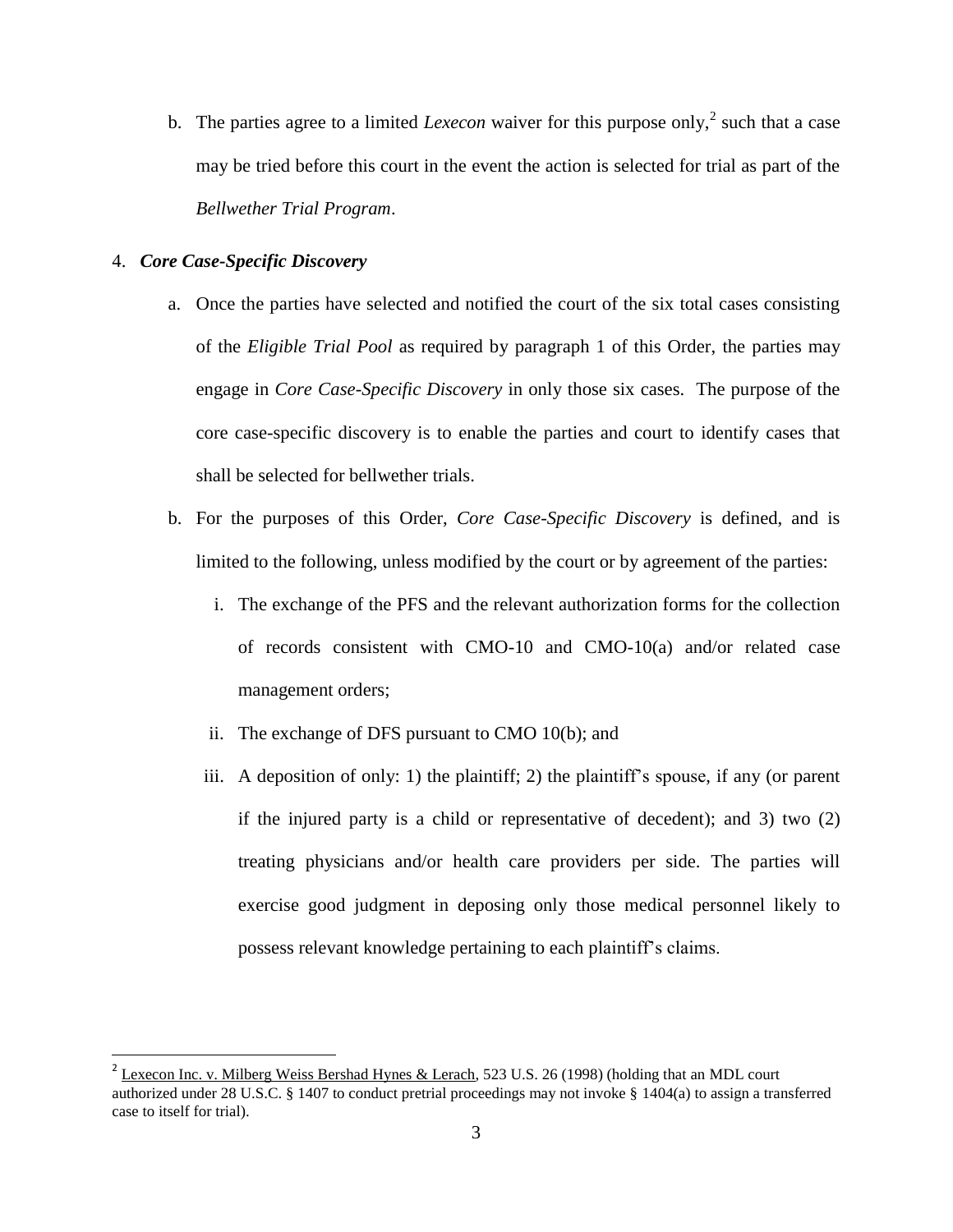c. Additional discovery may be taken after a case is selected for inclusion in the *Bellwether Trial Program*, subject to the provisions below or court order.

#### 5. *Core Case-Specific Discovery* **Deadlines**

- a. The parties shall engage in *Core Case-Specific Discovery* for the six cases comprising the *Eligible Trial Pool* beginning on or about **May 1, 2014**.
- b. Unless modified by the court or agreement of the parties, this *Core Case-Specific Discovery* phase shall be completed by **August 1, 2014**.

#### 6. **Selection of Cases from the** *Eligible Trial Pool* **for the** *Bellwether Trial Program*

- a. By **September 1, 2014**, each party shall present to the court its suggestion for one (1) designated case from the *Eligible Trial Pool* as the candidate for the first bellwether trial in this MDL.
- b. The court will select the first bellwether trial case within fifteen (15) days of its receipt of the parties' reasons as to which case should be the first case to be tried.
- c. Following the designation of a trial case, the parties shall meet and confer and attempt to agree on a pretrial schedule for remaining discovery for the two cases in the *Bellwether Trial Program*. This schedule shall include, but not be limited to, a timeline and scope for expert discovery, dispositive motions, and *Daubert* challenges to experts. To the extent that the parties are unable to agree on a pretrial schedule for the first bellwether trial, the parties shall submit their alternative proposals to the court by **October 1, 2014**, or within a time set by the court.
- d. For a case selected for a bellwether trial, any deposition that the parties expect to use in that trial shall be completed no later than thirty (30) days prior to the trial, unless otherwise agreed to be the parties or permitted by the court.